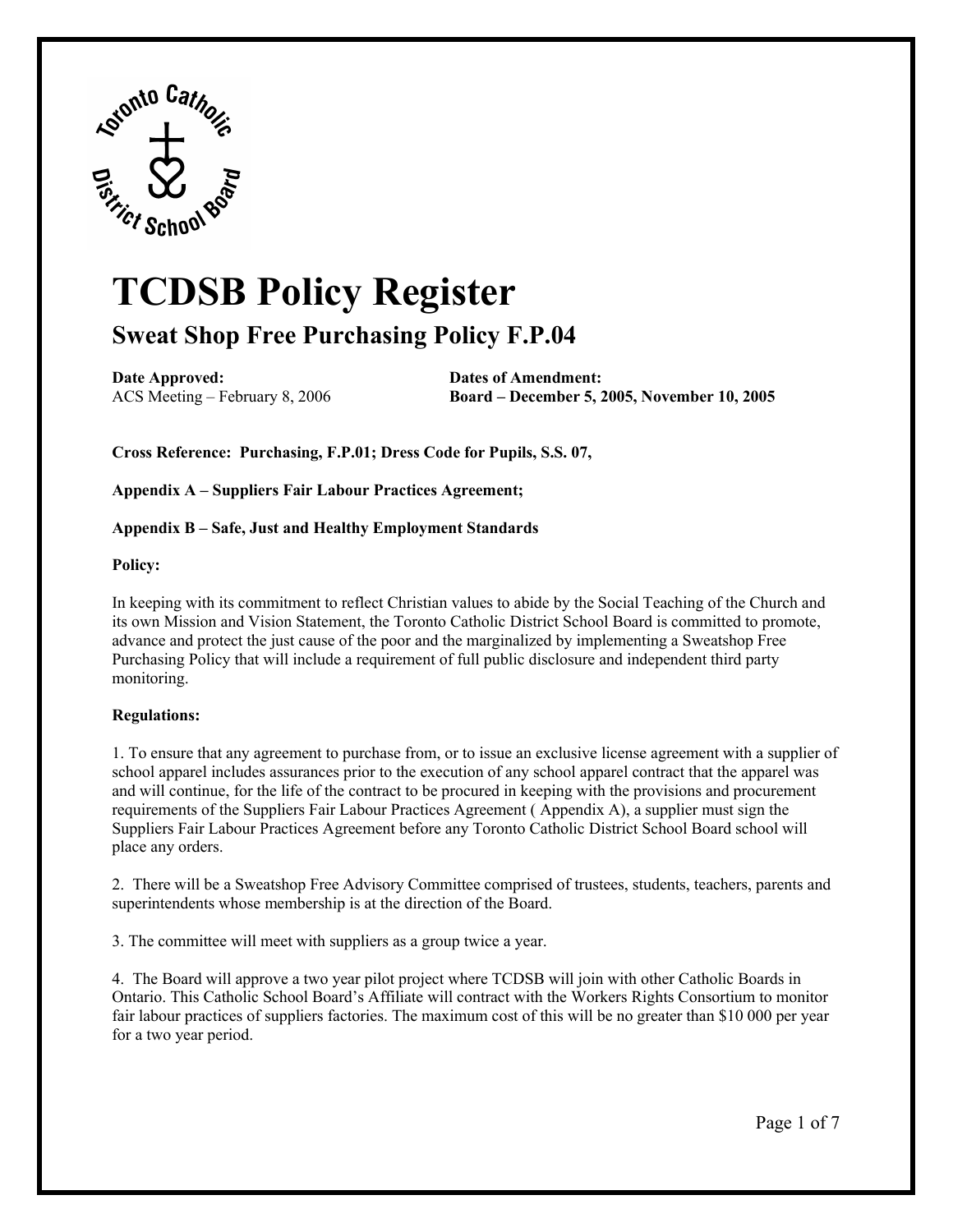

# **APPENDIX A**

# **SUPPLIERS FAIR LABOUR PRACTICES AGREEMENT**

For any agreement or licence to be valid between the Toronto Catholic District School Board or its schools and a supplier/licensee for the supply of apparel, the supplier/licensee must agree to be bound by the following terms and conditions:

The supplier/licensee:

 renewed, the address and contact information of factories, servants, agents or suppliers where the apparel is produced, and further agrees that the Board will make such disclosure to the Ontario Catholic School Boards' Affiliate of which it is a member. This Affiliation will release that information to the Worker Rights Consortium (W.R.C.). The W.R. C. will list the factories' locations on its website. Agrees to disclose to the Director or his/her designate prior to any contract/licence agreement being signed or

Agrees to ensure that the apparel is manufactured under safe, just and healthy conditions and, at a minimum, in accordance with the local labour laws and standards of the "International Labour Organization" (ILO), whichever is higher as referenced in Appendix B.

Agrees to submit an annual compliance report to the board containing information on their monitoring and verification programs. The names of any independent third-party verifier(s), the findings of the monitoring and audit(s) and the correction action taken to achieve compliance with the Policy are considered a part of this compliance report.

Hereby warrants, represents and agrees that it, and any of its factories, servants, agents or suppliers will, at all times during the term of this agreement and any extended term, comply with and adhere to all of the stated provisions of this Agreement. Any changes in the factories, servants, agents or suppliers will be reported

Page 2 of 7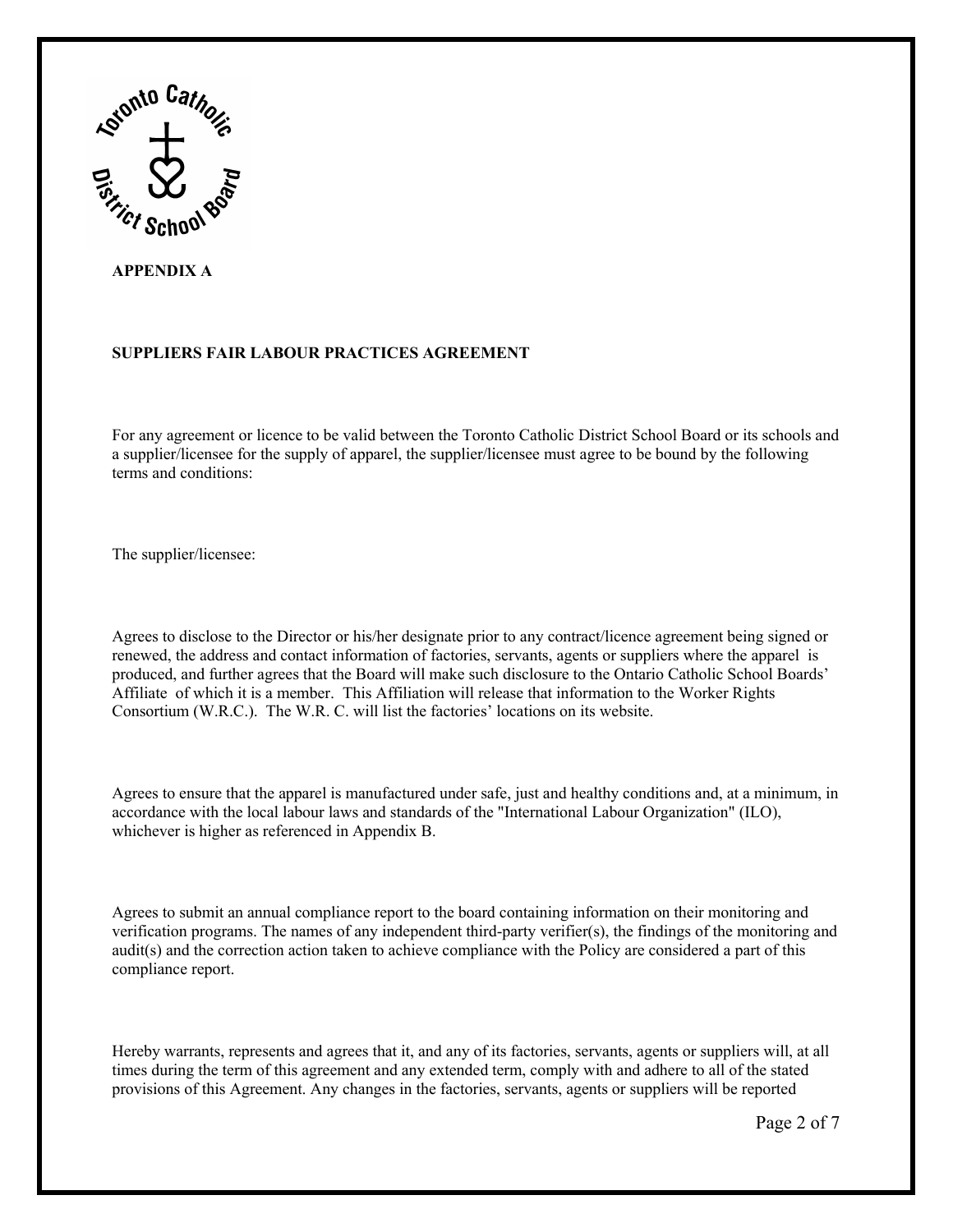

forthwith to the Board*.* 

Agrees that a breach of any provision, or failure to reasonably satisfy the Board that the supplier continues to adhere to these provisions, (i.e. a supplier is notified that a factory shows up on the W.R.C. list of problem factories, the supplier must commit to address the concerns or to cease doing business with that factory), during the term of this agreement (or any extended term) will entitle the Board in its sole and absolute discretion, to provide written notice of termination of this agreement effective forthwith if a supplier continues to use that factory to supply TCDSB schools. Notwithstanding said written notice of termination, the supplier shall complete all existing orders with parents of the school but shall not accept or solicit any further orders from parents of the school after receipt of written notice of termination.

Company Name

Signature (Duly Authorized Officer) Date

#### **APPENDIX B**

Safe, Just and Healthy Employment Standards

Preamble

Designed as an accompaniment to the "Toronto Catholic District School Board's Sweatshop Free Purchasing Policy ", the "Safe, Just and Healthy Employment Standards" is a practical application of Christ's values, the Social Teaching of the Church, and the Board's own Mission and Vision statement. This document shall allow the Toronto Catholic District School Board to demonstrate its commitment to promote, advance and protect the just cause of the poor and marginalized. Provided ILO core labour standards are met, nothing in this Code is intended to pre-empt or override standards that are set by a process of collective bargaining by independent unions and associations of the workers' choice. Therefore, apparel suppliers and both their subcontractor and manufacturing facilities are expected to uphold the following standards as based on relevant ILO conventions and in following the Universal Declaration of Human Rights.

The scope of application is not restricted to only school uniforms and physical education uniforms but include all school apparel purchased within the Board. It is the intention that all suppliers, licensees, contractors and subcontractors be aware of this Code and strives to follow it. For suppliers and subcontractors not currently

Page 3 of 7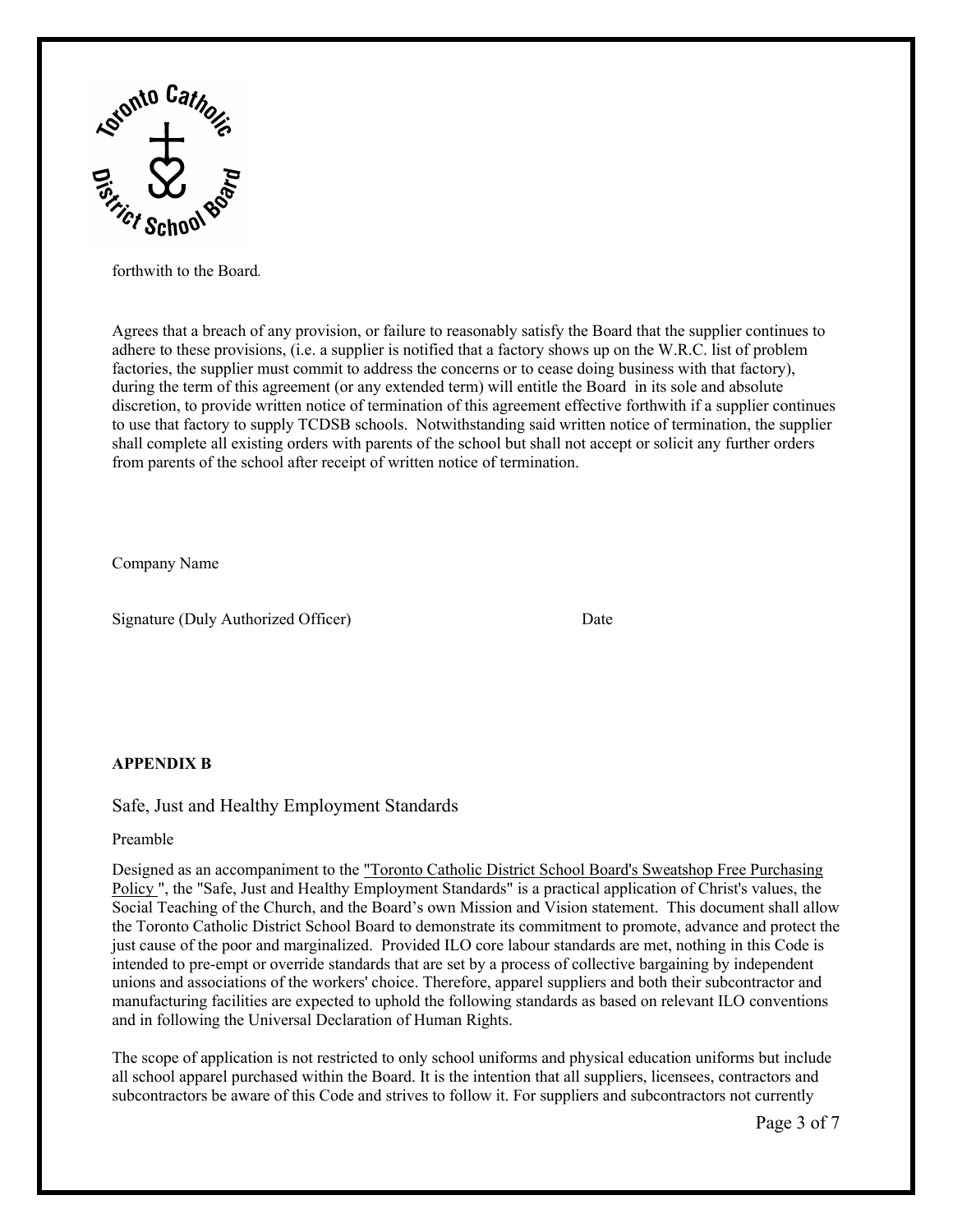

included in the scope of this Code, the Toronto Catholic District School board encourages voluntary disclosure of factory/business locations and working conditions.

# **Definitions**

The term Board shall apply to The Toronto Catholic District School Board and its agent(s). The term Child means any person less than 15 (or 14 should the developing country be exempt under the ILO Minimum Age Convention <sup>5</sup>), unless local laws stipulate a higher age for work or mandatory schooling, in which case the higher age shall apply.

For purposes of this Code, the term *Supplier* refers to those entering into purchasing contracts with the board, including contractors and manufacturers.

The term *Apparel* refers to all school apparel purchased within the Board.

 provide services or produce products or components of products to be used, purchased, or distributed to or by Board Suppliers. The term *Subcontractor* shall include those that have not entered into a relationship with the Board but

#### **Employment Standards**

that: In keeping with its commitment to respect internationally recognized workers' rights and labour standards, to apply with applicable laws and to fulfill its social responsibilities, The Toronto Catholic District School Board requires all suppliers and subcontractors involved in the production and/or distribution of apparel to ensure

#### 1. Local Labour Laws

 i. All local labour laws must be followed. Such compliance includes compliance with all applicable environmental standards. Where local labour laws and the standards below differ, the higher standard shall prevail.

2. Forced Labour<sup>2,3</sup>

 ii. Workers are not required to lodge deposits (financial or otherwise) or their identity papers with their employer and are free to leave their employer after reasonable notice. 4 i. There shall not be any use of forced prison labour, indentured labour, bonded labour or other forced labour.

#### 3. Child Labour 5, 6

i. There shall be no use of child labour.

 ii. Adequate transitional economic assistance, appropriate educational opportunities, a strict limitation of hours spent at work in a day and in a week, prohibition of overtime, and adequate time for work and study shall be provided to any displaced child workers to enable such children to attend and remain in school until no longer a child.<sup>7</sup>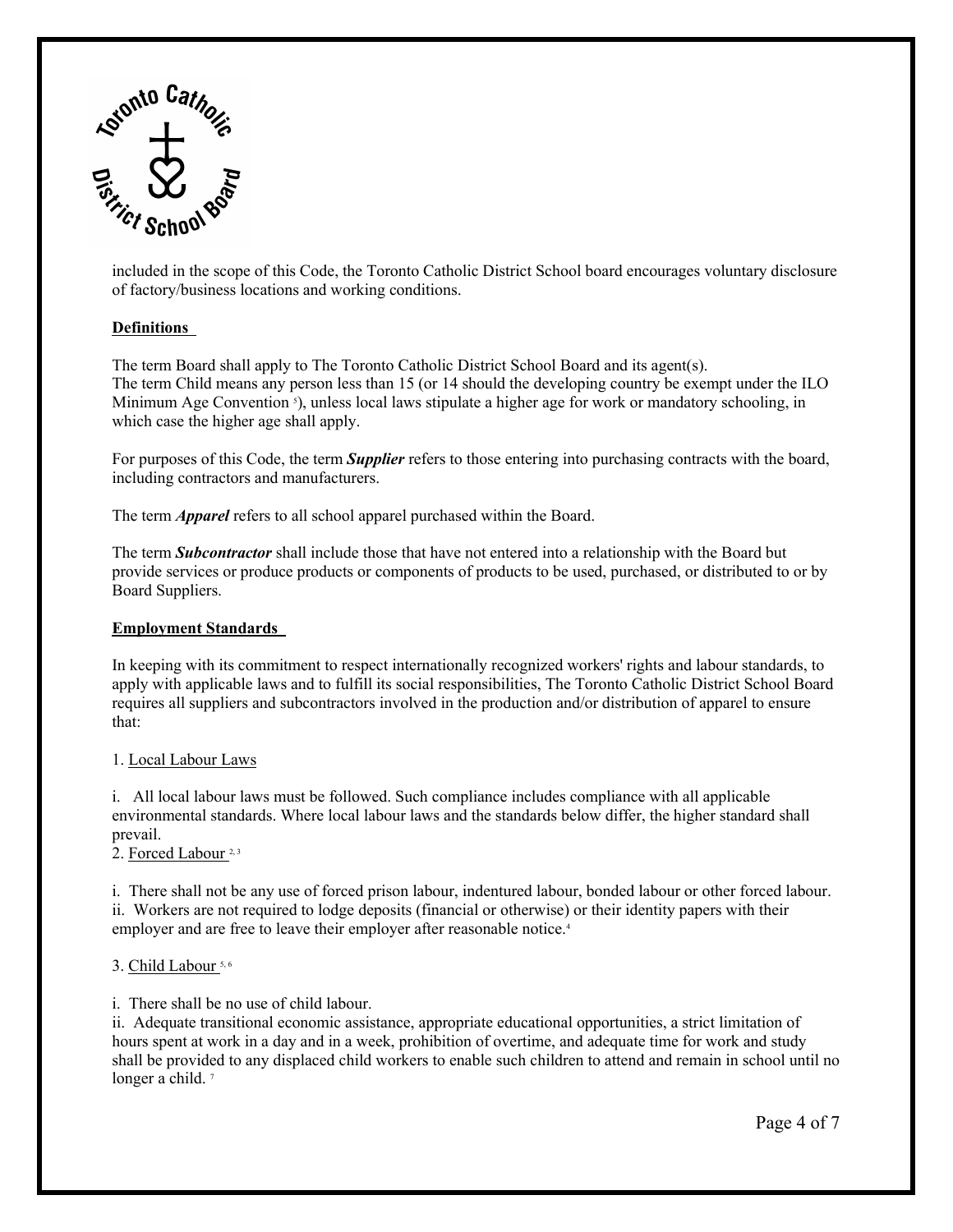

iii. Workers under the age of 18 shall not be exposed to situations in or outside the workplace that are hazardous, unsafe, unhealthy, or may affect the moral well-being of the worker consistent with ILO Conventions 138 and 182 (Minimum Age Convention and the Worst Forms of Child Labour Convention).

#### 4. Harassment or Abuse

i. Every employee shall be treated with dignity and respect. No employee shall be threatened by or subject to any physical, sexual, psychological, or verbal harassment or abuse. All cases of discipline shall be thoroughly documented with no form of corporal punishment being tolerated.

# 5. Non-discrimination<sup>8,9</sup>

i. No person shall be subject to any discrimination in employment, including hiring, salary, benefits, advancement, discipline, termination or retirement, on the basis of gender, race, religion, age, disability, sexual orientation, national origin, political opinion or affiliation, union activity, social or ethnic origin.

#### 6. Hours of Work

i. Hours of work shall comply with applicable laws and industry standards on working hours.

 ii. In any event, personnel shall not be required to work in excess of 48 hours per week and shall be provided at least one day off for every seven day period.

 iii. Overtime work (work exceeding 48 hours per week) shall be voluntary, shall not exceed 12 hours per will always be remunerated at a premium rate. employee per week, will not be requested other than in exceptional and short-term business circumstances, and

7. Collective Bargaining and Freedom of Association <sup>10, 11, 12</sup>

i. Workers, without distinction, have the right to join or form trade unions of their own choosing and to bargain collectively.

freely or bargain collectively. ii. No employee shall be subject to harassment, intimidation or retaliation in his or her efforts to associate

# 8. Wages and Other Compensation

i. Wages and benefits paid for a standard working week meet, at a minimum, national legal standards or industry benchmark standards, whichever is higher.

 ii. In any event wages paid for a standard working week should always be enough to meet basic needs of workers and their families and to provide some discretionary income.<br>9. <u>Health and Safety 13</u>

# 9. Health and Safety<sup>13</sup>

i. A safe hygienic working environment shall be provided, bearing in mind the prevailing knowledge of the industry and of any specific hazards.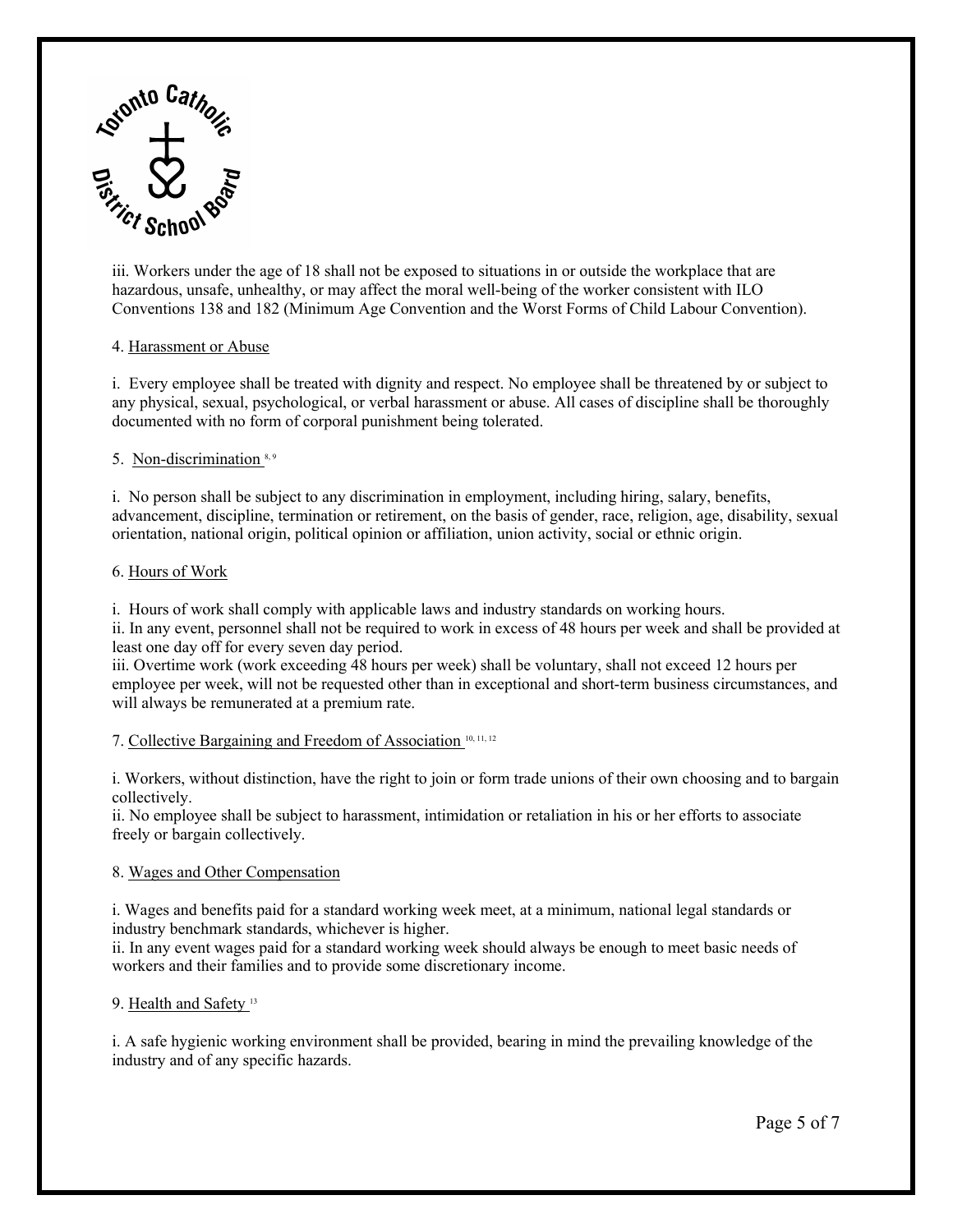

workers. ii. Access to clean toilet facilities and to potable water and, if appropriate, sanitary facilities for food storage shall be provided. Accommodation, where provided, shall be clean, safe and meet the basic needs of the

# workers.<br>10. <u>Employment Relationship 4,</u>7

i. To every extent possible work performed shall be on the basis of a recognized employment relationship established through national law and practice.

 use of fixed-term contracts of employment. 4 ii. Obligations of employers under labour and social security laws and regulations arising from the regular employment relationship shall not be avoided through the use of labour-only contracting including homeworker and subcontracting arrangements, or through apprenticeship schemes where there is no real intent to impart skills or provide regular employment, nor shall any such obligations be avoided through the excessive

#### 11. Reproductive Rights

i. No employee or prospective employee shall be subjected to the involuntary use of contraceptives or pregnancy testing.

benefits. ii. Workers will be permitted to take maternity leave without facing threat of dismissal, loss of seniority or deduction in wages, and shall be able to return to their former employment at the same rate of pay and

# 12. Universal Declaration Of Human Rights

 employees all standards set within the Universal Declaration of Human Rights. In addition to upholding local labour laws and ILO conventions, suppliers are expected to maintain for their

#### **REFERENCES**

1. Core or fundamental ILO conventions have been identified by the ILO's Governing Body as fundamental to the rights of human beings at work, to be implemented and ratified by all member states of the organization. Fundamental ILO conventions include: freedom of association (Conventions 87, 98); abolition of forced labour (Conventions 29, 105); non- discrimination (Convention 111); equal remuneration (Convention l00); and the elimination of child labour (Conventions 138, 182).

2. ILO Convention No.29. Forced Labour Convention, 1930.

3. ILO Convention No. 105. Abolition of Forced Labour Convention, 1957.

 4. Ethical Trading Initiative (ETI) Base Code, London, UK.<http://www.ethicaltrade.org>/ 5. ILO Convention No 138. Minimum Age Convention, 1973.

6. ILO Convention No.182. Worst Forms of Child Labour Convention, 1999.

7. ILO Recommendation 146. Minimum Age Recommendation, 1973.